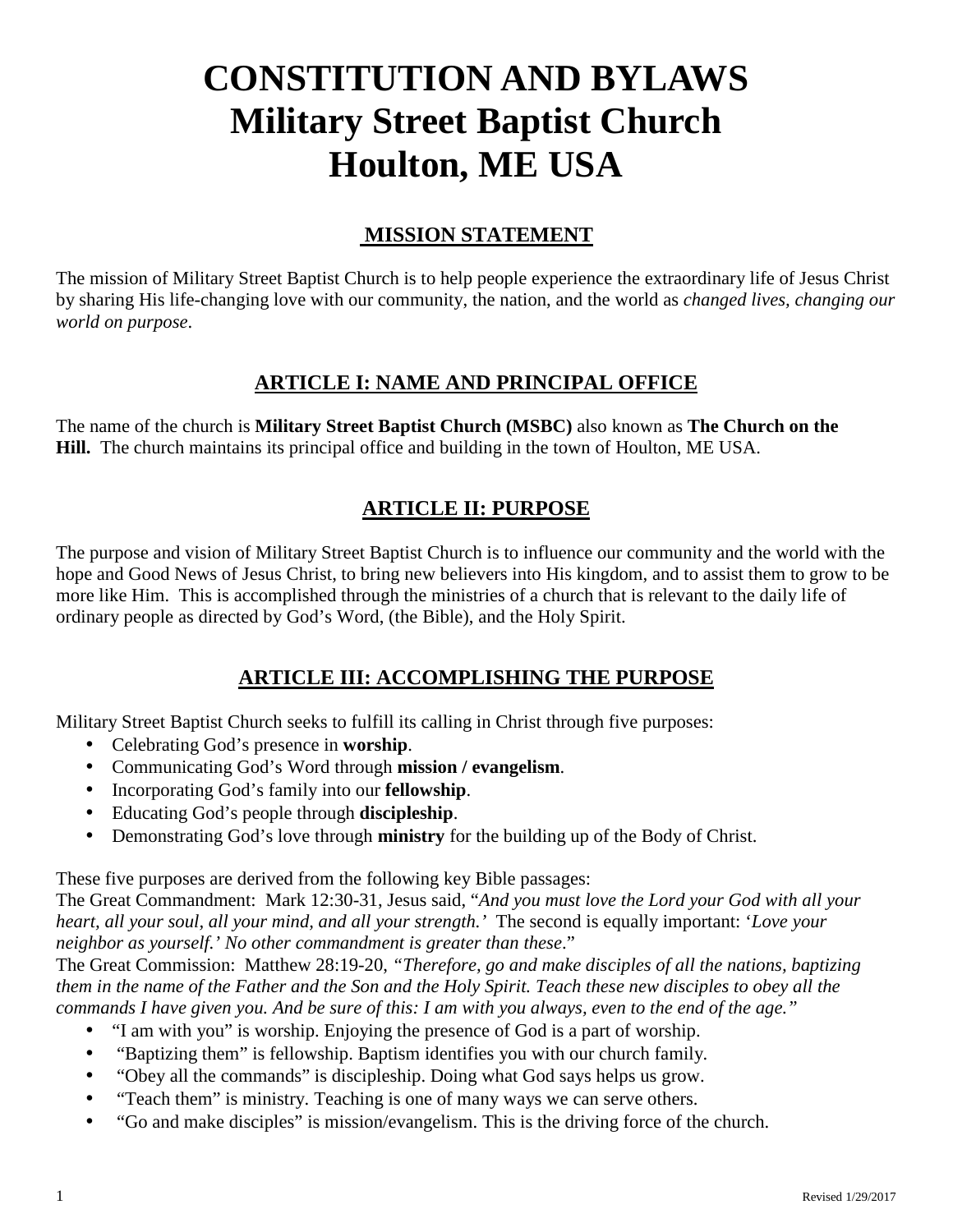# **ARTICLE IV: STATEMENT OF BELIEF**

A living Christian faith must be continually evaluated. This statement of belief is not to be regarded as complete or infallible. It is the purpose of this statement to summarize the Christian teachings we believe. **Here's what we believe:**

## **1. ABOUT GOD**

God is the Creator and Ruler of the universe. He eternally exists in three Persons: the Father, the Son, and the Holy Spirit. These three are co-equal and are one God in "Tri-unity."

## **2. ABOUT JESUS CHRIST**

Jesus Christ is the Son of God. He is co-equal and co-eternal with the Father. Jesus was incarnated as fully God and human, born of the virgin Mary. He lived a sinless human life and offered Himself as the perfect sacrifice for the sins of all people by dying on a cross. He arose from the dead after three days to demonstrate His power over sin, death, and the devil. He is the only way to peace with God now and "no one comes to the Father" but by Him. He is the Resurrection and the Life. Whoever lives and believes in Him shall never die. He ascended to Heaven's glory and will return again someday to earth to reign as King of kings, and Lord of lords.

## **3. ABOUT THE HOLY SPIRIT**

The Holy Spirit is co-equal and co-eternal with the Father and the Son of God. He is present in the world to make people aware of their need for Jesus Christ. He also lives in every Christian from the moment of salvation. He is called the Comforter, and the One called alongside Christians to provide followers of Jesus Christ power for living, understanding of spiritual truth, and guidance and motivation in doing what is right. At salvation He gives every believer spiritual gifts, and seals us as a child of God. As Christians, we seek to live under His control and guidance daily, inviting Him to continually fill us with Himself.

## **4. ABOUT THE BIBLE**

The Bible (the Old and New Testaments) is God's Word to us. It was written by human authors, under the supernatural guidance of the Holy Spirit. It is the supreme source of truth and authority for Christian belief and living. Because it is inspired by God, it is the truth without any mixture of error.

## **5. ABOUT HUMAN BEINGS**

People are made in the image of God to be like Him in character to partner with Him in co-dominion over the earth. People are the supreme object of God's creation. Although every person has tremendous potential for good, all of us are born in a condition called "sin" and marred by an attitude of disobedience and independence toward God This condition separates people from God and causes many problems in life culminating in death.

## **6. ABOUT SALVATION**

Salvation is God's free gift to us, but we must accept it. We can never make up for our sin by self-improvement or good works. Only by trusting in Jesus Christ as God's offer and way for forgiveness and reconciliation can anyone be saved from sin's penalty of death and eternal separation from God. When we believe in our hearts, confess with our lips, and turn from our self-ruled life to Jesus through faith we are saved by His grace. Eternal life begins the moment we receive Jesus Christ as Lord and Savior into our life.

## **7. ABOUT ETERNAL SECURITY**

Because God gives us eternal life through Jesus Christ, the true believer is secure in that salvation for eternity. Followers of Christ are sealed to the day of Redemption by the Holy Spirit of God. If we have been genuinely saved, we cannot "lose" it. Salvation is maintained and secured by the grace and keeping power of God, not by the self-effort of the Christian.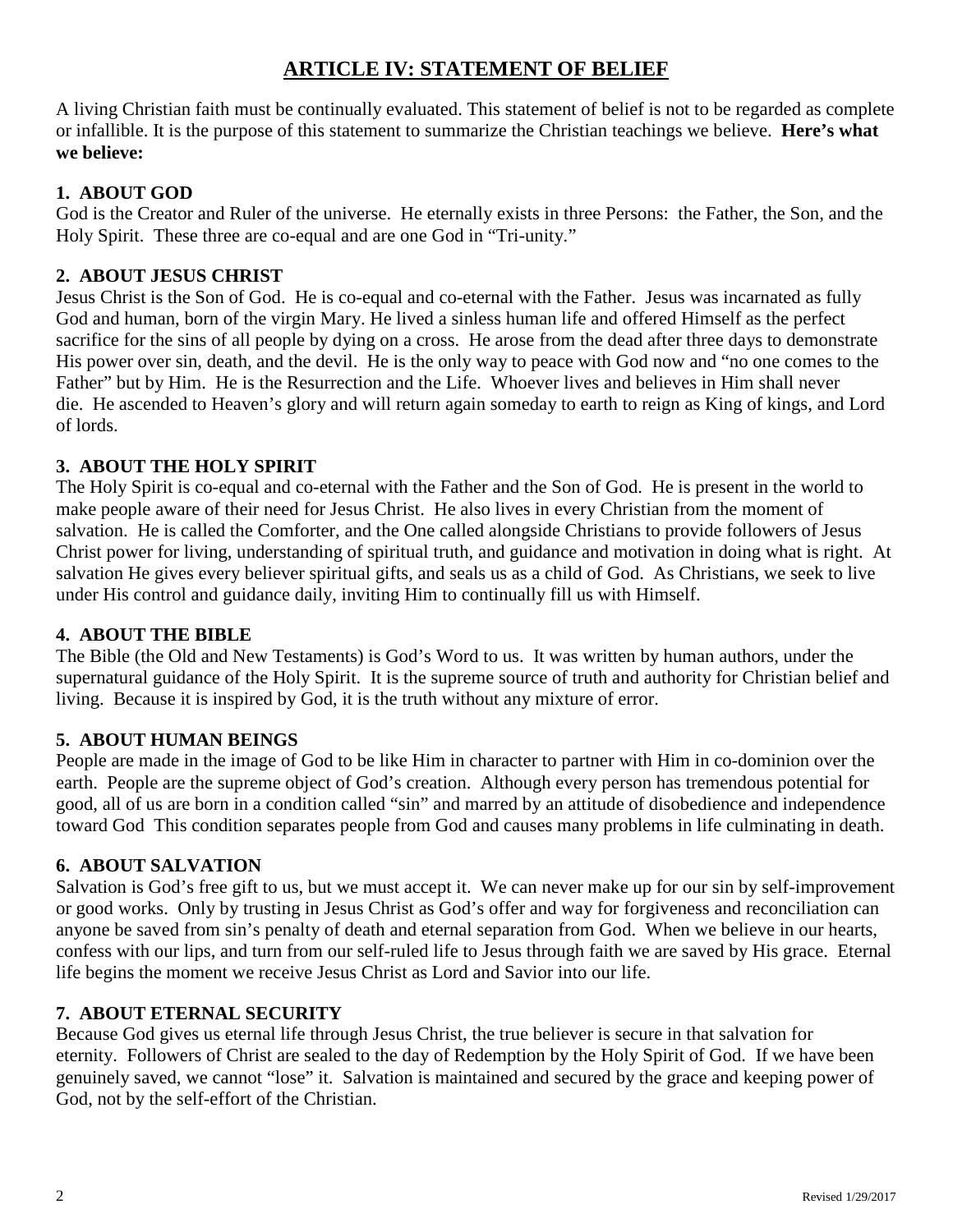## **8. ABOUT ETERNITY**

People were created to exist forever. Death entered God's creation through Adam's sin. God desires that none would perish, but we will exist either eternally separated from God by our sin or eternally with God by believing and receiving His forgiveness and salvation as purchased by the shed blood of Christ on the Cross. To be eternally separated from God is Hell. To be eternally in union with Him is eternal life. Heaven and Hell are real places of eternal existence.

## **9. ABOUT THE CHURCH**

There is one true universal Church, referred to in Scripture as the "Body of Christ," composed of all those who acknowledge Jesus Christ as Savior and Lord. The Bible commands believers to gather together regularly to devote themselves to worship, witnessing, prayer, teaching of the Word, ministry and fellowship. Baptism and communion are observed as the ordinances established by Jesus Christ, reminding us of Whose and who we are in Him. Service to the Body of Christ and outreach to the world are accomplished through the development and faithful use of our God-given talents and spiritual gifts, as we commit to being disciples of Jesus who make more disciples of His.

The local expression of the church is realized wherever God's people meet in obedience to this command. Members are to work together in love and unity, under the watch-care and guidance of the appropriate leadership, with the ultimate purpose of glorifying Christ in commission with Him and His mission in this world.

## **10. ABOUT FAITH, PRACTICES, AND DIFFERENCES IN INTERPRETATION**

The Bible is the final authority in all matters of faith and practice. Military Street Baptist Church leaves room for honest differences of opinion as to biblical interpretation on those teachings *which are not essential to salvation.* Military Street Baptist Church recognizes that it cannot bind the conscience of individual members in areas where Scripture is silent or does not provide clear direction. Each believer is to be led in those areas by the Lord, to Whom he or she alone is ultimately responsible.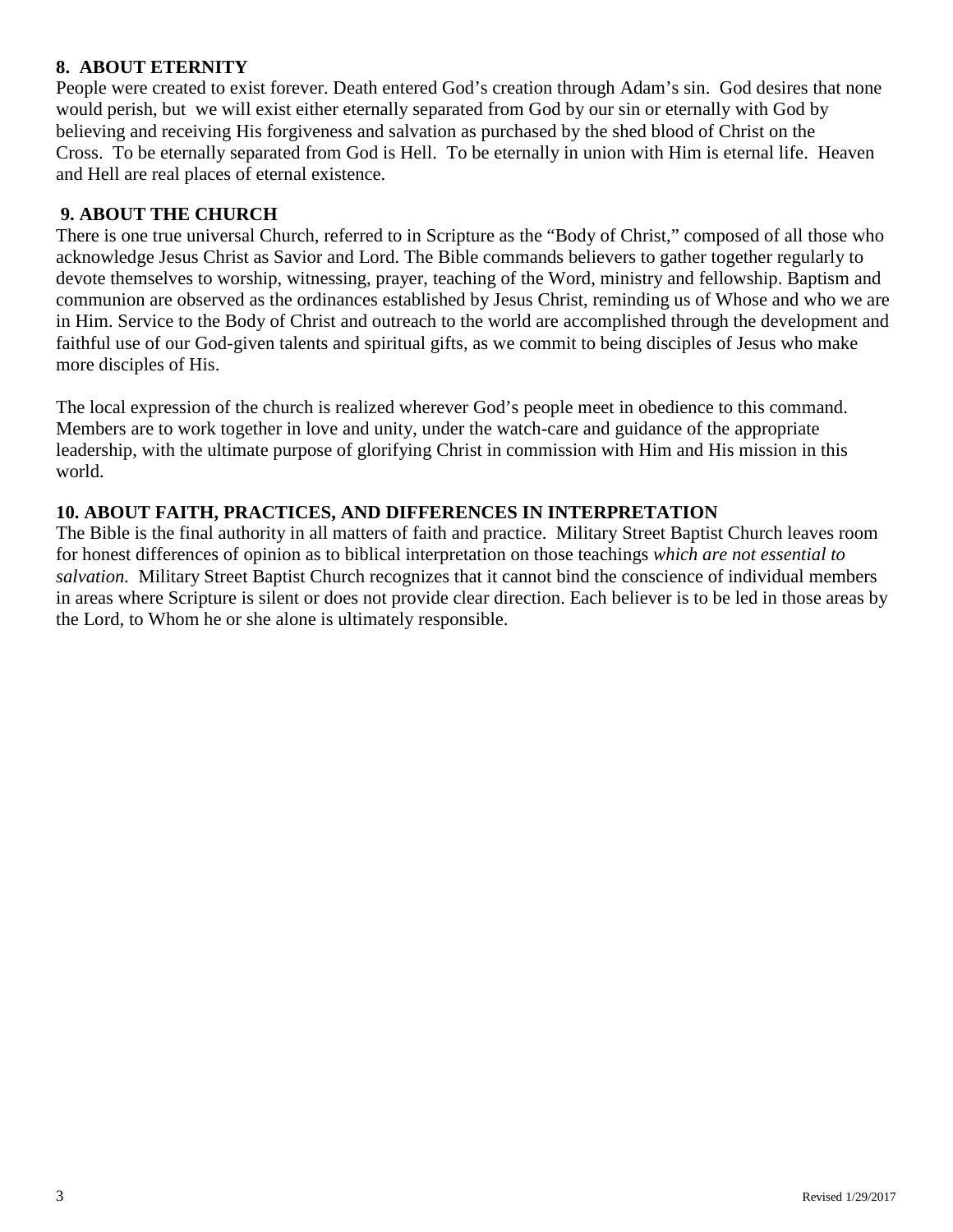# **ARTICLE V: AFFILIATION**

Military Street Baptist Church is an autonomous entity and maintains the right to govern its own affairs independently of any denominational control. While we are not subject to the control of any other ecclesiastical body, we recognize and sustain the obligations of mutual counsel and cooperation, which are common among churches of like mind. Recognizing the benefits of cooperation and association with other churches in world and local missions, our church voluntarily affiliates with and supports the American Baptist Churches USA (ABCUSA), the American Baptist Churches of Maine (ABCOM), and the Southern Aroostook Baptist Association (SABA), as well as various other organizations that share and support the foundational beliefs of the Christian faith. Our church retains full power and authority to develop and implement or terminate affiliations with these or other organizations to facilitate achievement of the mission of the church as we "seek first the Kingdom of God and His righteousness" for the glory of Jesus Christ.

# **ARTICLE VI: MEMBERSHIP AT MSBC**

## **1. BECOMING A MEMBER OF MSBC**

The difference between "attenders" and "members" can be summed up in one word: Commitment. Being a member at MSBC says "I'm on the team and ready to be faithful." At MSBC we never ask our members to do more than the Bible clearly teaches. We only expect our members to do what the Bible expects every Christian to be and do. These responsibilities are spelled out in the Membership Commitment.

Membership at MSBC is open to anyone who meets all four of the following requirements:

- You must have become a Christian by inviting Jesus to be the Lord and Savior of your life.
- You must have been baptized after you became a Christian (or agree to be baptized by immersion through MSBC). Exceptions to immersion may be negotiated if physical challenges are prohibitive.
- You must agree with the general beliefs, purpose, and strategy of MSBC, discovered by attending the required membership class.
- At the time of becoming a member, a membership commitment must be signed.

While membership in a local church is a key tool God uses to mature us, church membership is not required to be a Christian or to go to heaven. You can enjoy some of the benefits of MSBC without being an official member. Provision is made for those who are "regular attenders" and "friends of the church," with encouragement toward membership as a key indicator of commitment.

## **2. PRIVILEGES AND RESPONSIBILITIES OF MEMBERSHIP:**

Only members of the church, eighteen years of age and older, may participate in congregational votes including voting at business meetings, voting on the church budget in person and not by proxy, voting to call or dismiss the Lead Pastor, voting to amend the Constitution and By-laws, and voting on decisions regarding the purchase of real estate. Only members can be an Elder Board member, deacon, or lead a ministry.

## **3. MEMBERSHIP STATUS CHANGES**

Membership at MSBC represents your commitment to express your faith in the context of our church family. If your commitment to MSBC changes (because you move away, move to another church, cease to participate or contribute at MSBC, or die) your membership status will change. Membership status will be reviewed by members of the Staff Team and Diaconate Team as detailed in the Elder Board policy manual.

Should termination of membership be required, this action is not taken lightly. Termination will be pursued as a last resort under the discretion of the Diaconate Team and Elder Board after a sincere and active effort to bring about reconciliation and restoration of the member, and prayerful consideration of the consequences to the member and to the church. Termination of Church membership shall require a consensus (90%) of the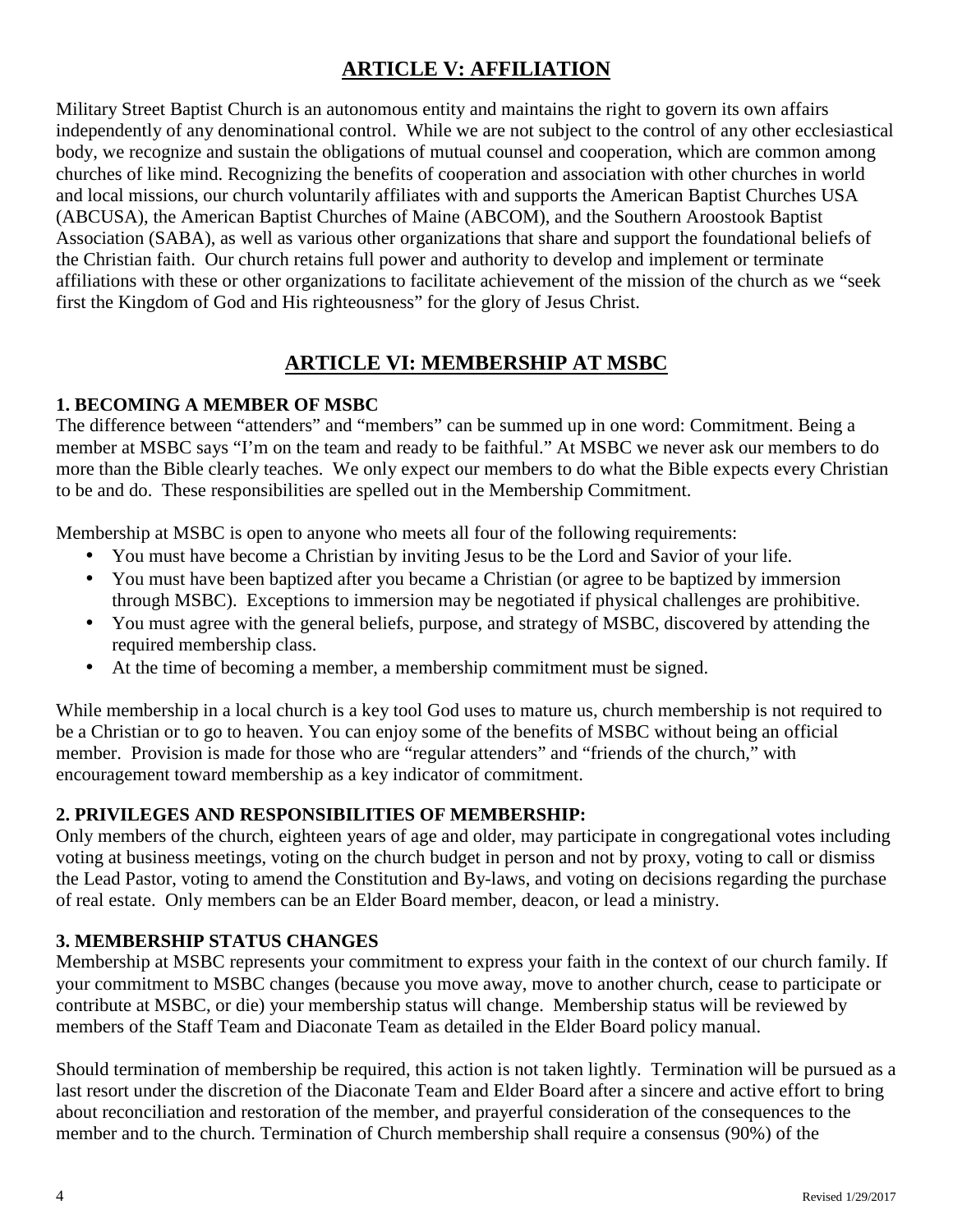Diaconate and Elder Board. Procedures for the dismissal of a member shall be according to Matthew 18:16-17. Restoration to membership will be handled similarly.

# **ARTICLE VII: GOVERNANCE AND MINISTRY LEADERSHIP**

Military Street Baptist Church is gift-based and member empowered. Church governance is performed by the Elder Board which discerns overall ministry direction and provides oversight of the people, resources and mission of the church. The details of this work can be found in the Elder Board Policy Book available in the church office. Day-to-day ministry is overseen by Staff and volunteer leaders under the direction of the Lead Pastor. (Romans 12:4-6, 1 Peter 5:1-2, Ephesians 4:12). As such, we are determined to be guided by the Holy Spirit and the truth of Scripture.

## **1. SPIRITUAL LEADERSHIP**

The Head of Military Street Baptist Church is Jesus Christ. As His church, we seek to reflect His priorities in all we do and how we accomplish it. No decision is ever made that would knowingly contradict any of Christ's teachings. In addition, through the guidance of the indwelling Holy Spirit, we endeavor to discern God's will for us as a church. Whenever we implement a plan, we monitor our effectiveness while prayerfully exploring the next step God is showing us.

## **2. SERVANT LEADERSHIP**

The ideal leader is, like Jesus, humble and servant-like in spirit. Leaders at all levels do not see their role as "lording it over" those in their charge. Instead, they desire to serve the church with their gifts and to build a functioning, fruitful Christian community. Members of the church sense this servant-leadership in action and likewise esteem those in leadership. Whether as a leader or a follower, everyone in the church is submitted to Jesus Christ, and we each strive to consider others as more important than ourselves. "*Do nothing out of selfish ambition or vain conceit, but in humility consider others better than yourselves"* (Philippians 2:3). The spirit of cooperation and appreciation is one of the unique features of ministry of Military Street Baptist Church and is one of God's greatest blessings to our church family. It is a fragile gift, however, and any person desiring to become a member should value and protect it.

## **3. THE LEAD PASTOR**

The Lead Pastor is primarily responsible for the spiritual life of the church and oversees day-to-day ministry. For extended absences the Lead Pastor may appoint a designee. When there is no active Lead Pastor, the Elder Board will select an interim to serve in this capacity. It is the Lead Pastor's responsibility to-

- Provide Biblical vision, direction, and teaching for the congregation;
- Oversee the day-to-day ministry of the congregation and administration of the church, abiding by professional ethics such as that shown in the "Covenant and Code of Ethics for Professional Church Leaders of the American Baptist Churches in the USA."
- In collaboration with the Staff and volunteer leaders, enlist, encourage, enable, and empower the ministries of the church "to equip God's people to do His work and build up the church, the Body of Christ" (Ephesians 4:11-13).
- Staff the church as the Elder Board deems necessary to help administrate its affairs.
- Have access to all boards, teams, and committees as an ex officio member.
- Shall remain in ministry at the church as long as the church, pastor, and the Lord see fit. Should a recommendation of transition or complaint arise regarding the pastor's performance or fulfillment of the call, the issue should be brought to the Elder Board to discern appropriate action.
- When new pastoral leadership is required, the Elder Board shall activate a Pastoral Search Committee to prayerfully seek out whom the Lord has for leading the church. Upon the Board's recommendation and the congregation's 90% or above vote of approval, a pastor will be installed.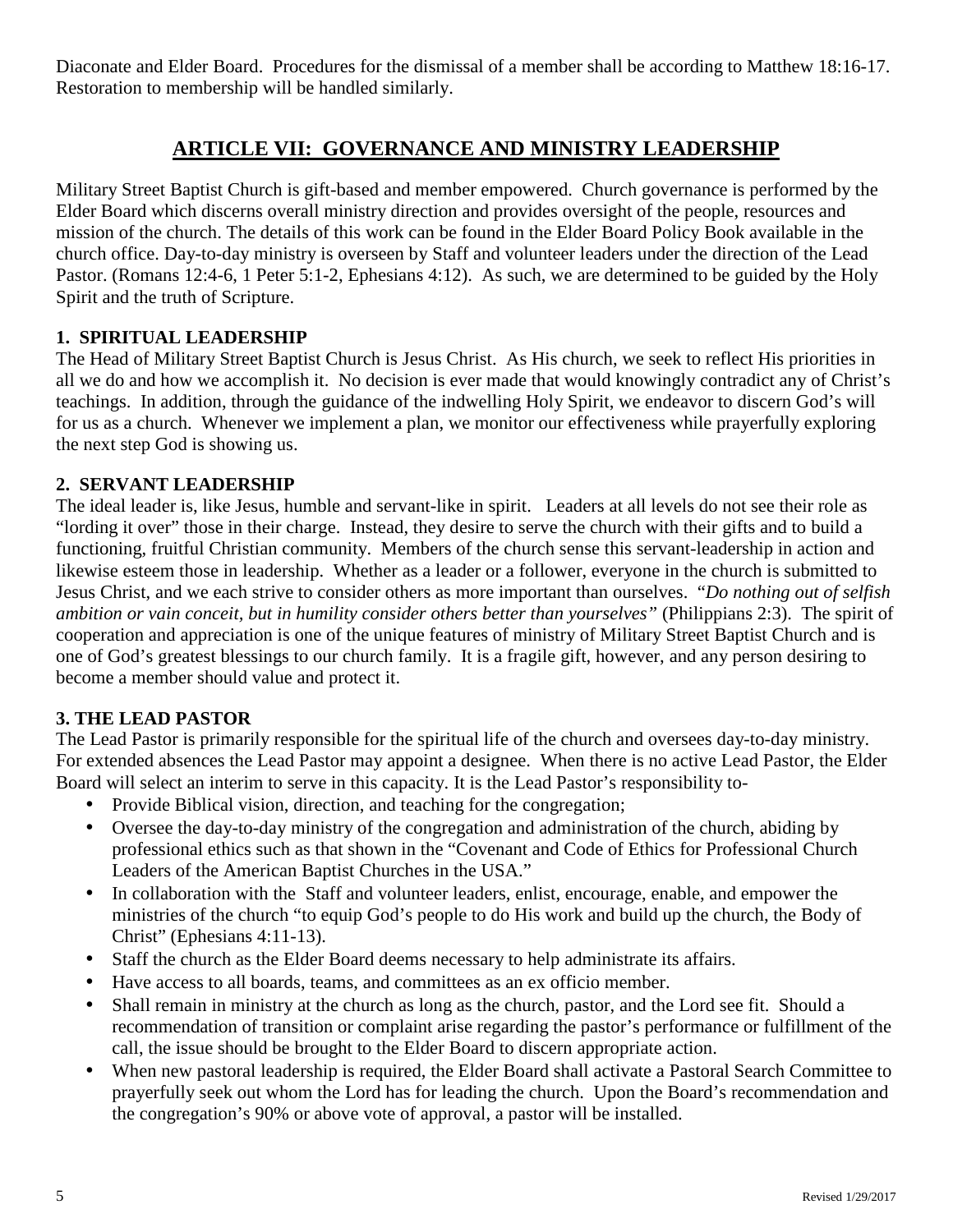## **4. THE ELDER BOARD**

The Elder Board is elected by the church membership and is responsible for oversight of the mission and ministry of the church. This oversight covers the wholeness of church life (spiritual, administrative, and programmatic).

The primary role of the board is to love and follow Jesus by serving God's mission that is uniquely lived out through this local body of Jesus Christ. This mission is commonly expressed as, "Changed lives, changing our world on purpose." The board's service to this mission is a God-given role and a fiduciary duty.

The board governs primarily through general policies and not in response to specific individual circumstances. Day-to-day operation of church ministry is delegated to the Lead Pastor as detailed in the Board Policy Manual. This governance approach will allow the Elder Board to focus the majority of its time and effort on longer-term planning of next steps in pursuing the church's mission.

## **4.1 Selection of Elder Board Members**

Scripture gives evidence of the first elders being appointed by the founders of the church. By this example, it is implied that the existing spiritual leadership of a church should be intimately involved in the process of selecting elders to ensure selection based on spiritual rather than superficial qualifications. Therefore, the following protocol is followed in the selection of Elder Board members for MSBC:

- At least four weeks prior to the annual meeting the congregation will be notified regarding number of open Elder board positions. Members and regular attendees of the church are invited to bring potential candidates to the attention of the Elder Board.
- The Elder Board reviews with prayerful consideration the candidates and at least two weeks before the Annual Meeting or specially called business meeting presents to the congregation a list of nominees, the number based on all vacancies.
- The nominees are individually voted on by the church membership by secret ballot during the Annual Meeting or specially called business meeting and must be approved by 90% of those voting.

The primary consideration for selecting Elders should be the person's character, maturity in Christ, gifts, capability and chemistry with the rest of the Elder Board.

#### **4.2 Number of Elder Board Members**

The Elder board will consist of nine members. This includes the Lead Pastor, an Associate Pastor if one is on staff, and members of the church.

#### **4.3 Term of Elder Board Members**

Pastor members of the Elder Board serve without term limits. Other Elder Board members shall serve terms of three years. If approved by the Elder Board, an Elder Board member may succeed himself or herself for only one consecutive term. After serving two consecutive terms, an Elder Board member must vacate his or her position for at least one year before being re-elected to another term.

#### **4.4 Staggered Terms**

Not including the pastoral members, there shall be staggered terms of office for Elder Board members so that one-third of the members shall be up for election each year (or if the number does not evenly divide by thirds, the board shall be divided as close to thirds as possible). Elder Board members who are elected to fill a vacated position shall finish that term and may consecutively serve up to one more full term.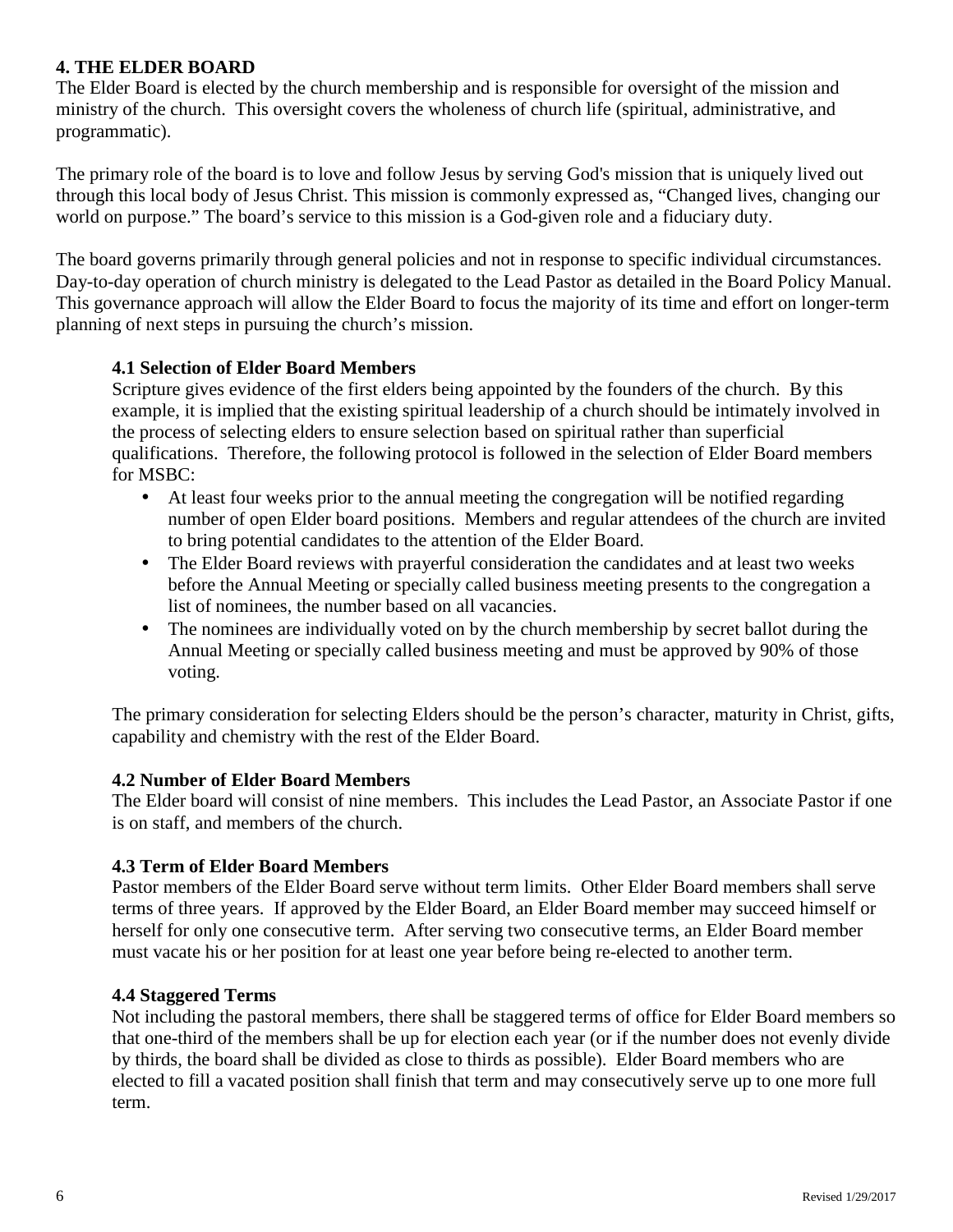## **4.5 Removal of Elder Board Members**

The Elder Board may terminate an Elder Board member from his or her position when, in the considered judgment of the Elder Board, the Board member has committed misconduct or neglect of duties.

Termination of an Elder Board member from the Elder Board shall require a unanimous vote of a of the remaining Elder Board members. The Elder Board member under investigation will not cast a vote.

#### **4.6 Resignation of Elder Board Members**

Elders are expected to make every effort to fulfill a minimum three year term of service. We understand that there are occasions when life demands, illness, stress, and/or other personal issues outside of an individual's control may interrupt his or her ability to fulfill a heartfelt commitment.

In the event that an Elder believes he or she is unable to fulfill his or her term of service, that Elder will confer with the Lead Pastor for prayerful counsel to attempt to resolve the conflict. If the conflict cannot be resolved and the Elder decides to resign from the Elder Board, the resignation will be accepted in the spirit of support and care, with focus on helping the resigning Elder seek God's direction for the next phase of his or her life and ministry.

## **4.7 Vacancies**

Elder Board vacancies will be filled through election by the members of the church at the next Annual Business Meeting. At the Elder Board's discretion, an Elder Board vacancy may be filled at a specially called business meeting.

## **5. OFFICERS**

MSBC shall have a President, Vice President, Clerk, and Treasurer. MSBC may have, at the discretion of the Elder Board, such other officers as may be appointed by the Elder Board. The President and Vice President will be selected from elected Elder Board members. Other officer positions may be selected from any church member including Elder Board members. Officers shall be elected by the Elder Board and disclosed to the church membership during the Annual Meeting. If a vacancy occurs during the term of office for any elected officer, the Elder Board shall elect a new officer to fill the remainder of the term as soon as practical. All officers shall serve one-year terms. Officers shall remain in office until their successors have been elected. Officers may serve consecutive terms without limit.

#### **6. MINISTRY LEADERS**

Lay ministry leaders are members who have been gifted by God and called to lead others in a specific ministry (e.g. music ministry, drama, children's and youth ministry). All ministries fall under the oversight of the Lead Pastor and Elder Board with the church Staff acting in an advisory and resource capacity.

## **7. CHURCH STAFF**

Military Street Baptist Church employs a paid staff selected on the basis of their giftedness and passion for their area of ministry. The staff supports the strategies and priorities determined by the Elder Board. The Lead Pastor and the Elder Board are responsible for recruiting and hiring of new staff. The Lead Pastor oversees and directs the work of the staff. The Lead Pastor is responsible for monitoring staff performance and conducting performance reviews for staff members in accordance with Elder Board Policy. The Lead Pastor is responsible and accountable to the Elder Board for his and staff performance.

The paid church staff manages the day-to-day affairs of the ministries of the church. Their paid status makes it possible for them to devote themselves fully to the goals and objectives of the church, and to serve as resources to the lay leaders of the church.